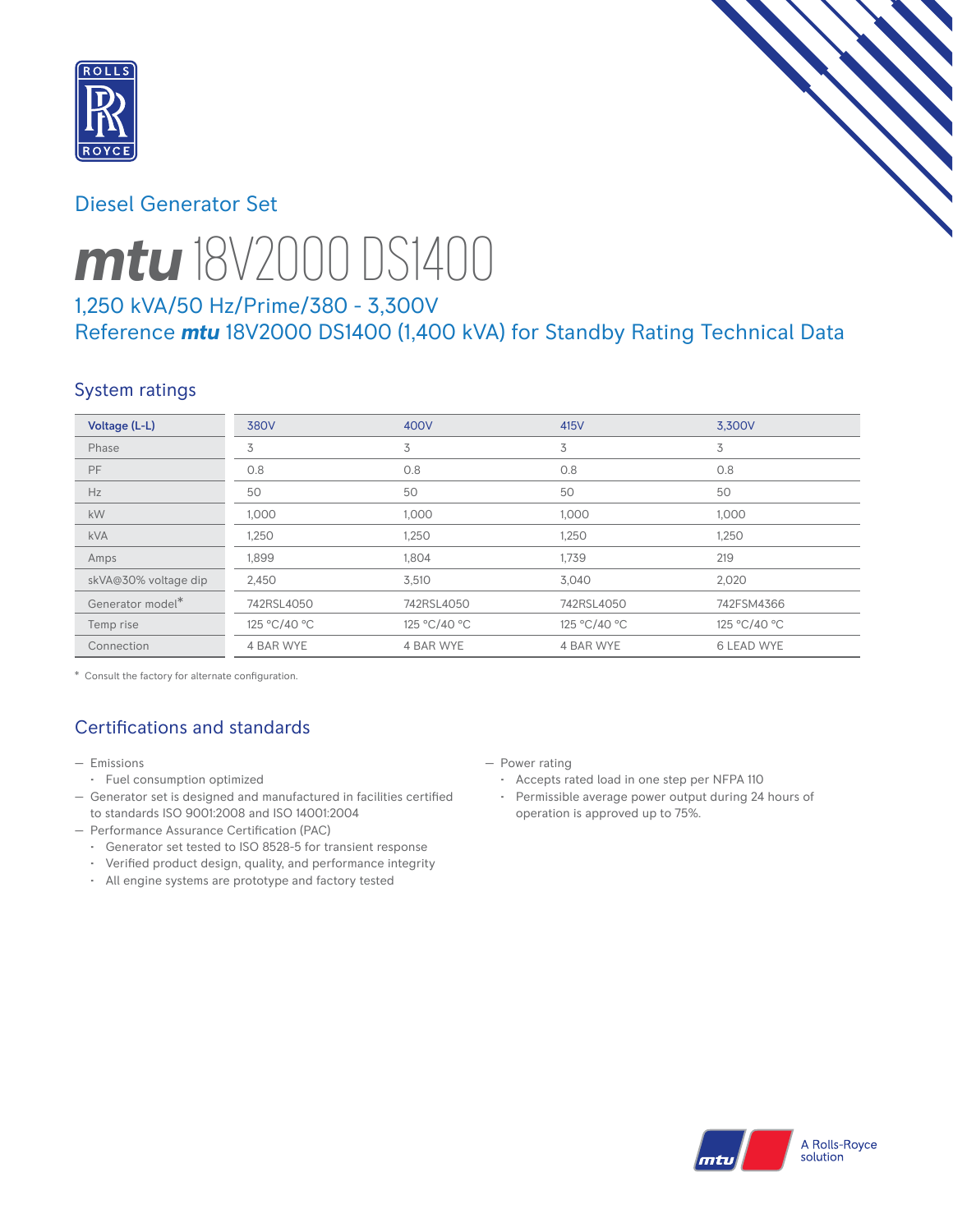## Standard features \*

- Single source supplier
- Global product support
- Two (2) Year/3,000 Hour Basic Limited Warranty
- 18V2000 diesel engine
	- 40.2 liter displacement
	- Common rail fuel injection
	- 4-cycle
- Engine-generator resilient mounted
- Complete range of accessories
- Cooling system
- Integral set-mounted
	- Engine-driven fan

## Standard equipment \*

#### Engine

- Air cleaners
- Oil pump
- Oil drain extension and shut-off valve
- Full flow oil filter
- Closed crankcase ventilation
- Jacket water pump
- Thermostat
- Blower fan and fan drive
- Radiator unit mounted
- Electric starting motor 24V
- Governor electronic isochronous
- Base formed steel
- SAE flywheel and bell housing
- Charging alternator 24V
- Battery rack and cables
- Flexible fuel connectors
- Flexible exhaust connection

#### Generator

- NEMA MG1, IEEE, and ANSI standards compliance for temperature rise and motor starting
- Sustained short circuit current of up to 300% of the rated current for up to 10 seconds
- Self-ventilated
- Superior voltage waveform
- Digital, solid state, volts-per-hertz regulator
- Brushless alternator with brushless pilot exciter
- 4 pole, rotating field
- 125 °C maximum prime temperature rise
- 1-bearing, sealed
- Flexible coupling
- Full amortisseur windings
- 125% rotor balancing
- 3-phase voltage sensing
- $\pm$  0.25% voltage regulation no load to full load
- 100% of rated load one step
- 5% maximum total harmonic distortion
- Generator
	- Brushless, rotating field generator
	- 2/3 pitch windings
	- Permanent Magnet Generator (PMG) supply to regulator
- 300% short circuit capability
- Digital control panel(s)
	- UL recognized, CSA Certified, NFPA 110
	- Complete system metering
	- LCD display

### Digital control panel(s)

- Digital metering
- Engine parameters
- Generator protection functions
- Engine protection
- CANBus ECU Communications
- Windows®-based software
- Multilingual capability
- Communications to remote annunciator
- Programmable input and output contacts
- UL recognized, CSA certified, CE approved
- Event recording
- IP 54 front panel rating with integrated gasket
- NFPA 110 compatible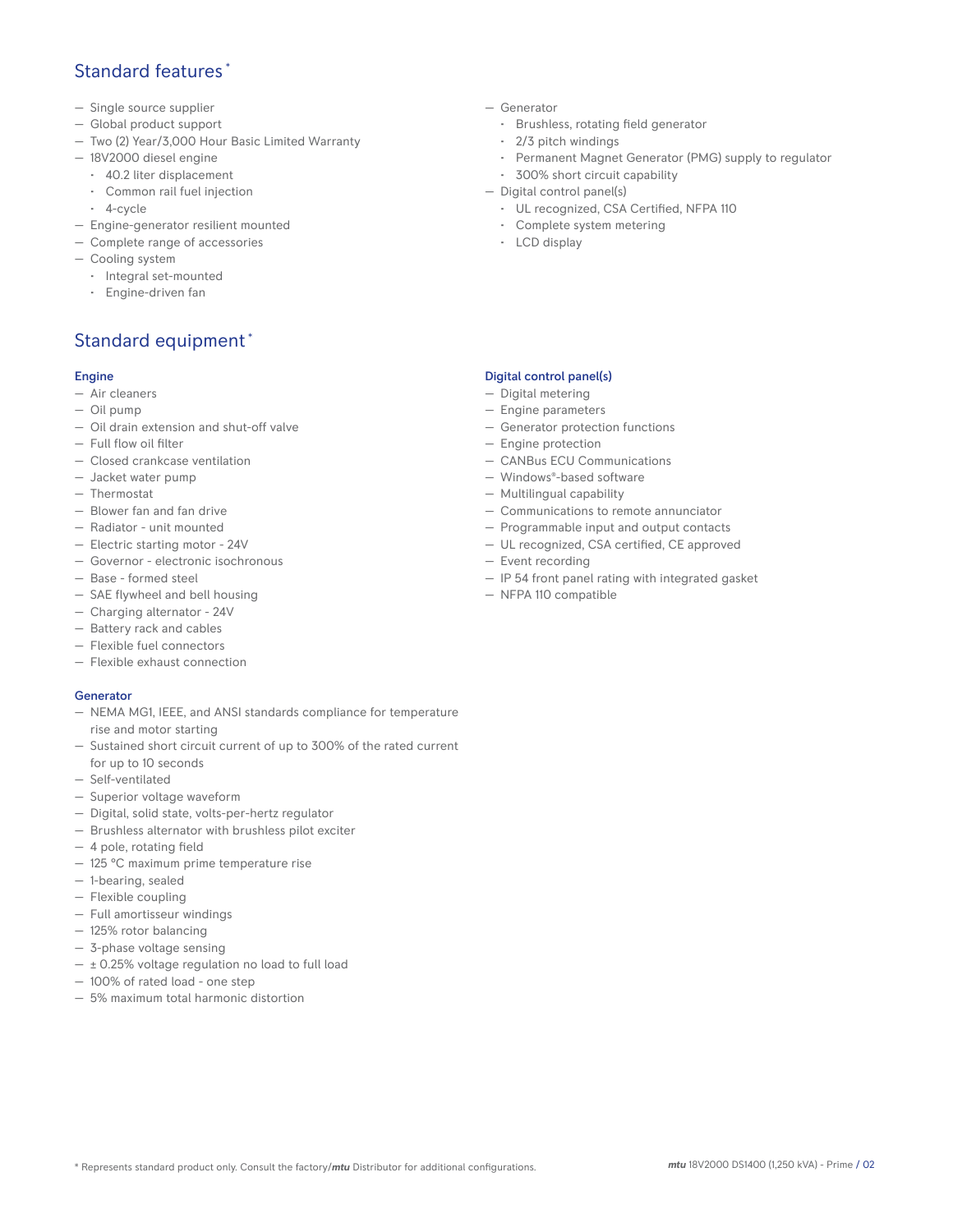# Application data

#### Engine

| Manufacturer                         | mtu                           |
|--------------------------------------|-------------------------------|
| Model                                | 18V2000G26F                   |
| Type                                 | 4-cycle                       |
| Arrangement                          | $18-V$                        |
| Displacement: $L$ (in <sup>3</sup> ) | 40.2 (2,448)                  |
| Bore: cm (in)                        | 13.5(5.3)                     |
| Stroke: cm (in)                      | 15.6(6.1)                     |
| Compression ratio                    | 17.5:1                        |
| Rated rpm                            | 1.500                         |
| Engine governor                      | electronic isochronous (ADEC) |
| Maximum power: kWm (bhp)             | 1,102 (1,477)                 |
| Steady state frequency band          | ± 0.25%                       |
| Air cleaner                          | dry                           |
|                                      |                               |

## Liquid capacity

| Total oil system: L (gal)             | 122 (32.2) |
|---------------------------------------|------------|
| Engine jacket water capacity: L (gal) | 73 (19.3)  |
| System coolant capacity: L (gal)      | 185 (48.9) |

#### Electrical

| Electric volts DC                                            | 24    |
|--------------------------------------------------------------|-------|
| Cold cranking amps under -17.8 $^{\circ}$ C (O $^{\circ}$ F) | 2.800 |
| Batteries: group size                                        | 8D    |
| Batteries: quantity                                          |       |
|                                                              |       |

### Fuel system

| Fuel supply connection size | #12 JIC $37^\circ$ female |
|-----------------------------|---------------------------|
|                             | 1" NPT adapter provided   |
| Fuel return connection size | #12 JIC $37^\circ$ female |
|                             | 1" NPT adapter provided   |
| Maximum fuel lift: m (ft)   | 5(16)                     |

Recommended fuel diesel #2<br>Total fuel flow: L/hr (gal/hr) diesel #2<br>1,500 (396) Total fuel flow: L/hr (gal/hr)

Fuel consumption

| r der consumption                                                     |                |
|-----------------------------------------------------------------------|----------------|
| At 100% of power rating: L/hr (gal/hr)                                | 250 (66)       |
| At 75% of power rating: L/hr (gal/hr)                                 | 188 (50)       |
| At 50% of power rating: L/hr (gal/hr)                                 | 130 (34)       |
| Cooling - radiator system                                             |                |
| Ambient capacity of radiator: °C (°F)                                 | 50 (122)       |
| Maximum restriction of cooling air:                                   |                |
| intake and discharge side of radiator: kPa (in. H <sub>2</sub> 0)     | 0.13(0.5)      |
| Water pump capacity: L/min (gpm)                                      | 772 (204)      |
| Heat rejection to coolant: kW (BTUM)                                  | 430 (24,454)   |
| Heat rejection to after cooler: kW (BTUM)                             | 215 (15,923)   |
| Heat radiated to ambient: kW (BTUM)                                   | 87.1 (5,236)   |
| Fan power: kW (hp)                                                    | 31.5(42.2)     |
| Air requirements                                                      |                |
| Aspirating: *m <sup>3</sup> /min (SCFM)                               | 80.4 (2,839)   |
| Air flow required for radiator                                        |                |
| cooled unit: *m <sup>3</sup> /min (SCFM)                              | 1,480 (52,266) |
| Remote cooled applications; air flow required for                     |                |
| dissipation of radiated generator set heat for a                      |                |
| maximum of 25 °F rise: *m <sup>3</sup> /min (SCFM)                    | 338 (12,510)   |
| * Air density = 1.184 kg/m <sup>3</sup> (0.0739 lbm/ft <sup>3</sup> ) |                |
| <b>Exhaust system</b>                                                 |                |
| Gas temperature (stack): °C (°F)                                      | 485 (905)      |
| Gas volume at stack temperature: m <sup>3</sup> /min (CFM)            | 206 (7,275)    |
| Maximum allowable back pressure at                                    |                |

outlet of engine, before piping: kPa (in.  $H_2O$ )

0) 5 (20)